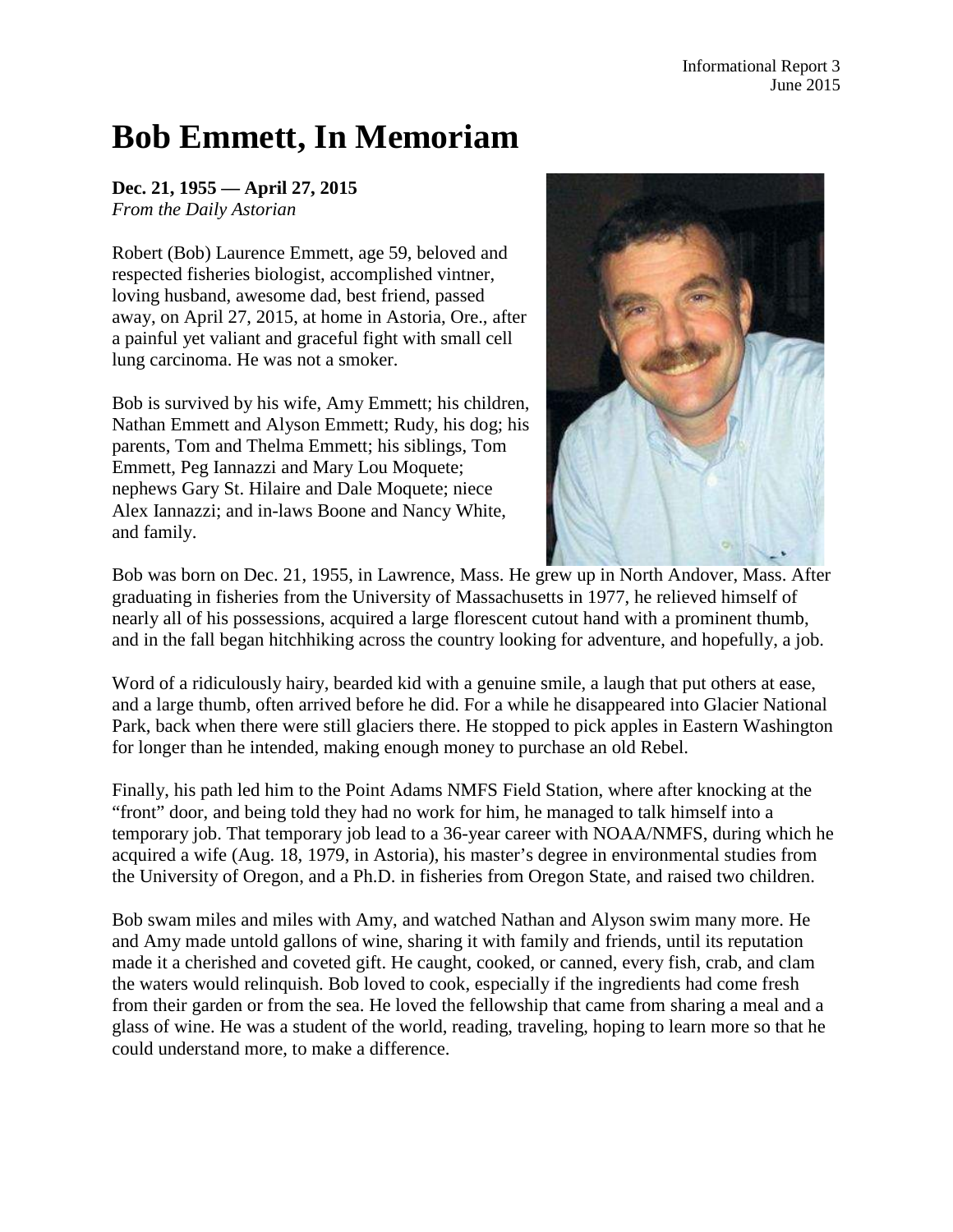Bob was devoted to his work, a passion that was contagious to those who worked around him. And he was especially proud to have been involved with the Columbia River and Ocean Salmon Surveys, the Predator Project, and the Restoration of Trestle Bay, for which he received a Presidential Award in 1994. He enjoyed working with the Pacific Fish Management Team on



sardine issues, and traveling to Tri-National sardine meetings. He served for about 25 years on the South Slough Advisory Board as the NOAA representative. Even after his retirement, and during his illness, he continued to edit scientific papers for others.

The successes he had were in the people he worked along, the doorways he opened, the keys he handed off, the pushes, the nudges, and encouragements he sent out to

everyone around him. He loved nurturing talent. Pragmatic, yet imaginative and innovative. He was never afraid to be "bad" at something.

He said he was "an extremely lucky guy." His initials told him what to do, "just BE." To be, simply in time and rhythm with the circumstance. He would often talk about work worth doing. How to approach it selflessly, so that it no longer feels like work. How in the midst of it, everything just flows, things get done, people work together, and projects are completed. There is a real joy in being exactly where one is meant to be.

When he wasn't at home with his family, Bob's place was on the water. He loved juggling all of the responsibilities of work, and everything the ocean could throw at him. Always going at a pace few could keep up with, he experienced life at an incredible rate. He wanted to live, planned and hoped to do more.

His ashes were cast, at his request on an outgoing tide, into the Columbia River, on Sunday, May 3, 2015, by family and friends, in front of the beach where he played with his family, in front of the house his children grew up in, near where he met his wife, and where he began his career. A part of him will always be there now, a fitting place to come and remember his smile, his energy, and especially his laugh.